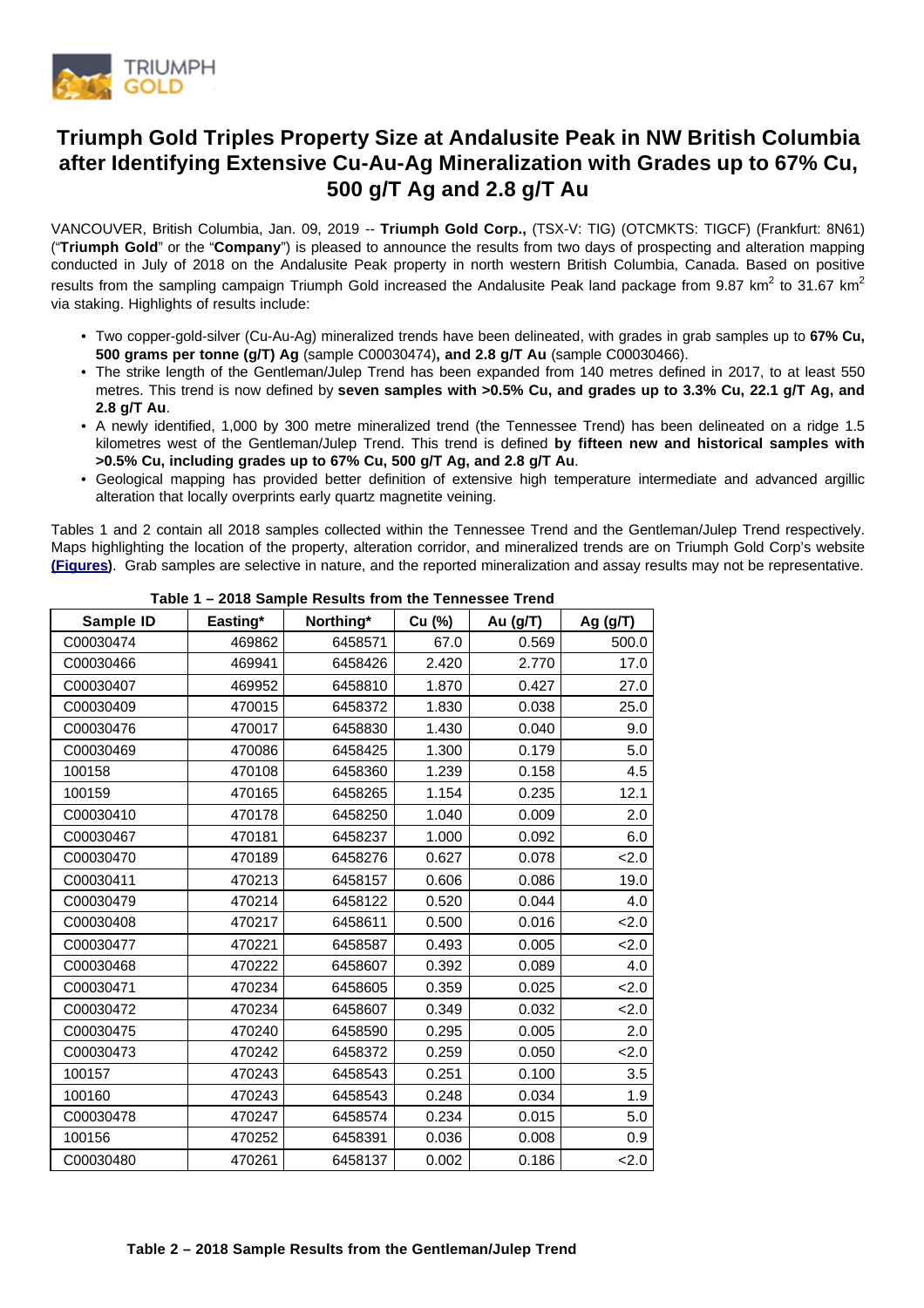| Sample ID | Easting* | Northing* | Cu (%) | Au (g/T) | Ag $(g/T)$ |
|-----------|----------|-----------|--------|----------|------------|
| 100152    | 471622   | 6458580   | 3.329  | 2.845    | 22.1       |
| C00030461 | 471664   | 6458632   | 0.657  | 0.147    | 11.0       |
| C00030462 | 471656   | 6458631   | 0.610  | 0.085    | 8.0        |
| 100155    | 471493   | 6458283   | 0.582  | 0.082    | 3.7        |
| C00030406 | 471493   | 6458284   | 0.381  | 0.057    | 2.0        |
| 100153    | 471528   | 6458375   | 0.346  | 0.138    | 12.5       |
| 100047    | 471743   | 6458768   | 0.323  | 0.183    | 5.1        |
| 100151    | 471657   | 6458638   | 0.251  | 0.089    | 3.5        |
| C00030464 | 471527   | 6458376   | 0.185  | 0.076    | 4.0        |
| C00030460 | 471659   | 6458636   | 0.172  | 0.040    | 2.0        |
| C00030459 | 471746   | 6458767   | 0.160  | 0.029    | 2.0        |
| C00030465 | 471477   | 6458249   | 0.036  | 0.000    | 2.0        |
| 100049    | 471720   | 6458724   | 0.001  | 0.002    | < 0.1      |
| C00030405 | 471621   | 6458681   | 0.001  | < 0.005  | 2.0        |

Paul Reynolds, Triumph Gold's President and CEO, comments, "Andalusite Peak is an exciting, early stage pipeline project that has been developed utilizing the same strategies that led to the exceptional success we had drilling our flagship Freegold Mountain project this past year. I congratulate our technical team for their systematic approach to exploration that has resulted in multiple new discoveries during 2018."

The Andalusite Peak property was staked by Triumph Gold in January 2017 to cover an alteration "blow out" (a portion of an alteration zone with increased width and alteration intensity) near the center of a 27-kilometre-long corridor of intermediate to advanced argillic alteration that was identified and mapped in 2016 by B.C. Geological Survey geologist Bram van Straaten. Work by Triumph Gold geologists in 2017 verified the alteration zone and identified mineralization in two locations (the Gentleman and Julep showings), south of the alteration zone, with grab samples that graded up to 1.8 g/T Au, 21 g/T Ag, and 2.25% Cu (See PR#18-03 dated January 22, 2018). Sampling in 2018 focused on the area south of the alteration zone and was conducted on two ridge-lines, the one that hosts the Julep and Gentleman showings, and another parallel ridge 1.5 kilometres to the west where historical grab samples graded up to 3.04% Cu, 68.9 g/T Ag and 0.23 g/T Au (B.C. Assessment Report # 30590). On the eastern ridge the Gentleman/Julep mineralized trend is now defined over a distance of 550 metres and remains unexplored along the ridge to the south or down-slope to the east and west. On the western ridge, the Tennessee mineralized trend extends at least one kilometre along the ridge, was sampled on both sides of a plateau where the ridge widens to 300 metres and is open in all directions.

Mineralization on both ridges comprises veins and volcanic-breccia-fill with quartz  $\pm$  calcite  $\pm$  epidote  $\pm$  actinolite  $\pm$  chlorite gangue and variable proportions of chalcopyrite, bornite, chalcocite, malachite and azurite. Copper bearing minerals also occur along fractures, filling vesicles, and disseminated in wall rock adjacent to veins. Triumph Gold geologists interpret the mineralization on both ridgelines to be part of a single very large mineralized zone greater than 1 by 1.5 kilometres in area.

# **Evidence for a Porphyry System**

Geological mapping by Triumph and regional mapping and geophysical surveys provide important evidence that the Andalusite Peak property is highly prospective for an underlying porphyry deposit:

- 1. The property is located in the centre of a regional scale, lithocap-style, belt of alteration, a geological environment typically associated with porphyry copper and high sulfidation Cu-Au systems.
- 2. Andalusite Peak contains the most extensive and highest grade Cu-Au-Ag mineralization documented to date in the belt.
- 3. The property is centred on one of three known "blow-outs" in the belt. The other two have seen more advanced exploration that has identified porphyry-style alteration and Cu-Au-Mo mineralization below the lithocap (Kaizen Discovery's Tanzilla property 8 km to the northwest, and Teck's McBride property 9 km to the southeast).
- 4. The alteration mineral assemblage (quartz-andalusite-pyrophyllite) documented in the Andalusite Peak alteration zone represents the highest temperature advanced argillic alteration identified in the belt.
- 5. Quartz-magnetite veins mapped by Triumph within the alteration zone indicate possible proximity to a high temperature mineralized core zone/causative intrusion.
- 6. The property is underlain by a 10 kilometre long trend with high magnetic response, indicating potential for a buried oxidized (magnetite bearing) intrusive body.

# **Triumph Triples Andalusite Peak Land Position Through Staking**

As a result of the positive 2018 sampling program, and verification of extensive high grade Cu, Ag, Au mineralization on the Andalusite Peak property. Triumph Gold has tripled its land position via staking. The 31.67 km<sup>2</sup> Andalusite Peak property now encompasses the full argillic alteration blowout and an approximately 8.5 kilometre strike length of ground south of the alteration zone. The new ground includes ridges, spurs and valleys adjoining and between the ridges that host the Gentleman/Julep Trend and the Tennessee Trend. It also encompasses significant magnetic anomalies and the Wolf Minfile showing (BC Minfile ID# 104I 056), which includes shear zones and porphyry dykes with strong Cu±Ag mineralization (two